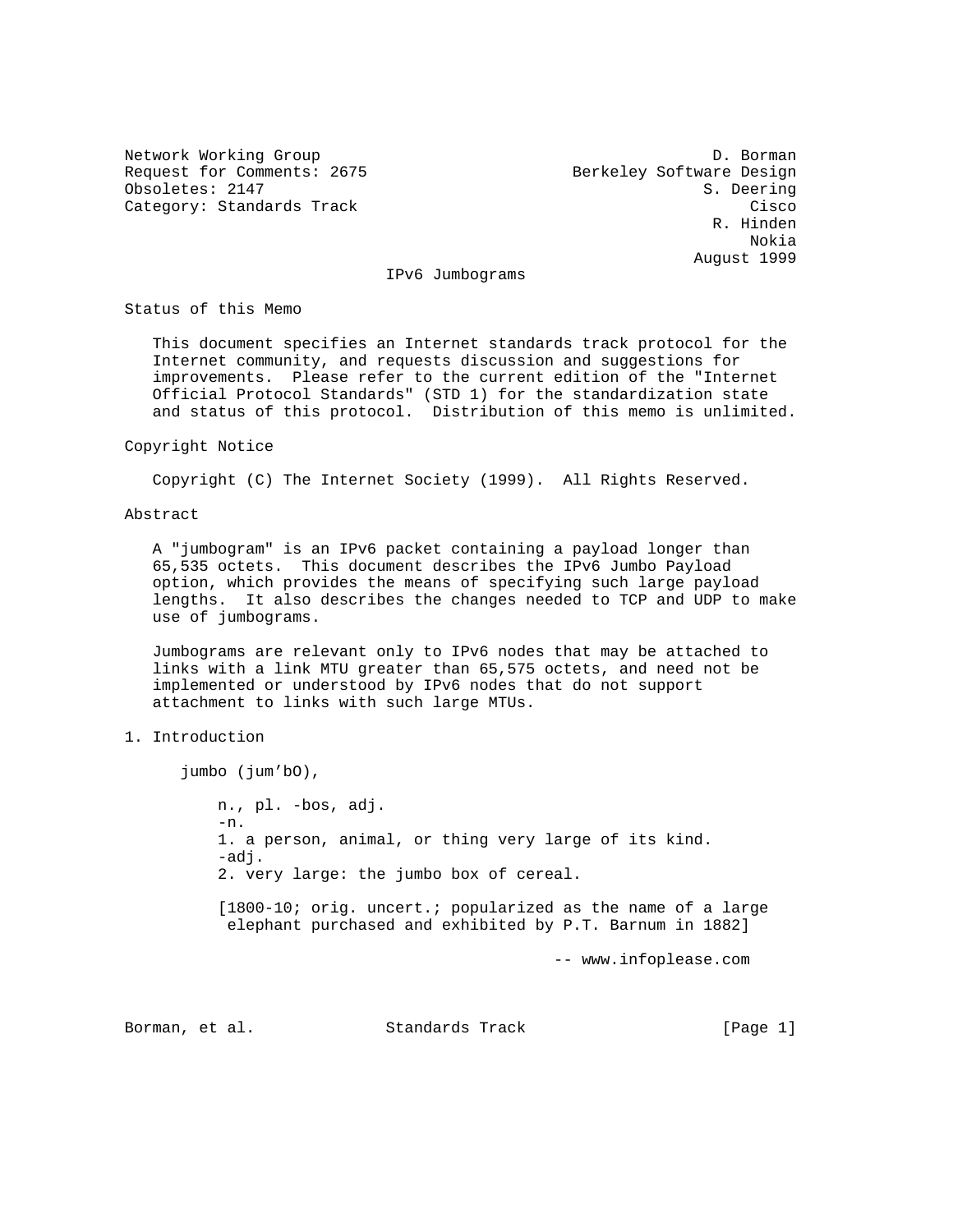The IPv6 header [IPv6] has a 16-bit Payload Length field and, therefore, supports payloads up to 65,535 octets long. This document specifies an IPv6 hop-by-hop option, called the Jumbo Payload option, that carries a 32-bit length field in order to allow transmission of IPv6 packets with payloads between 65,536 and 4,294,967,295 octets in length. Packets with such long payloads are referred to as "jumbograms".

 The Jumbo Payload option is relevant only for IPv6 nodes that may be attached to links with a link MTU greater than 65,575 octets (that is, 65,535 + 40, where 40 octets is the size of the IPv6 header). The Jumbo Payload option need not be implemented or understood by IPv6 nodes that do not support attachment to links with MTU greater than 65,575.

 On links with configurable MTUs, the MTU must not be configured to a value greater than 65,575 octets if there are nodes attached to that link that do not support the Jumbo Payload option and it can not be guaranteed that the Jumbo Payload option will not be sent to those nodes.

 The UDP header [UDP] has a 16-bit Length field which prevents it from making use of jumbograms, and though the TCP header [TCP] does not have a Length field, both the TCP MSS option and the TCP Urgent field are constrained to 16 bits. This document specifies some simple enhancements to TCP and UDP to enable them to make use of jumbograms. An implementation of TCP or UDP on an IPv6 node that supports the Jumbo Payload option must include the enhancements specified here.

 Note: The 16 bit checksum used by UDP and TCP becomes less accurate as the length of the data being checksummed is increased. Application designers may want to take this into consideration.

1.1 Document History

 This document merges and updates material that was previously published in two separate documents:

- The specification of the Jumbo Payload option previously appeared as part of the IPv6 specification in RFC 1883. RFC 1883 has been superseded by RFC 2460, which no longer includes specification of the Jumbo Payload option.
- The specification of TCP and UDP enhancements to support jumbograms previously appeared as RFC 2147. RFC 2147 is obsoleted by this document.

Borman, et al. Standards Track [Page 2]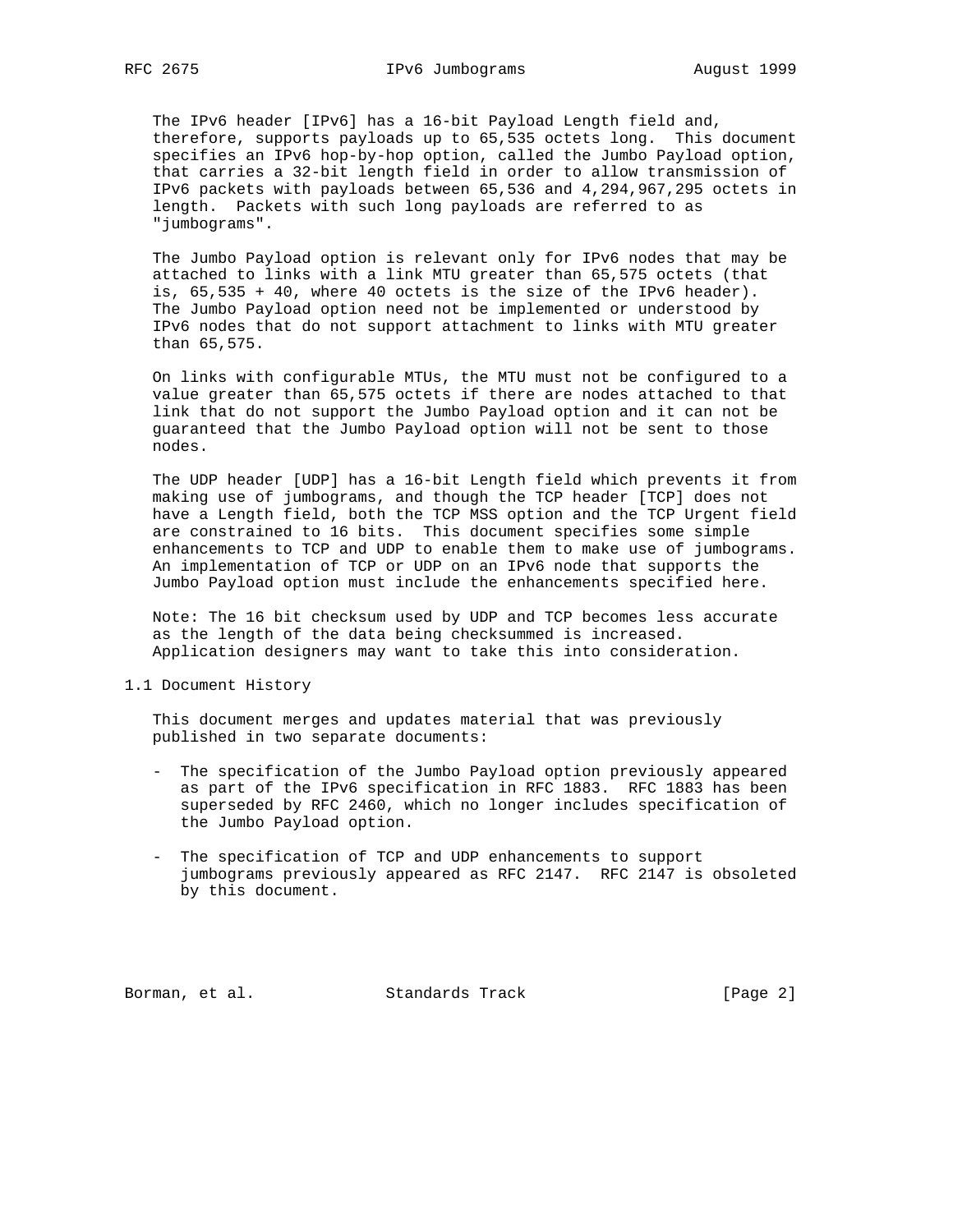2. Format of the Jumbo Payload Option

 The Jumbo Payload option is carried in an IPv6 Hop-by-Hop Options header, immediately following the IPv6 header. This option has an alignment requirement of 4n + 2. (See [IPv6, Section 4.2] for discussion of option alignment.) The option has the following format:

|                      | +-+-+-+-+-+-+-+-+-+-+-+-+-+-+-+-+-+<br>Option Type   Opt Data Len                                                                                                                     |
|----------------------|---------------------------------------------------------------------------------------------------------------------------------------------------------------------------------------|
|                      | Jumbo Payload Length                                                                                                                                                                  |
| Option Type          | 8-bit value C2 (hexadecimal).                                                                                                                                                         |
| Opt Data Len         | 8-bit value 4.                                                                                                                                                                        |
| Jumbo Payload Length | 32-bit unsigned integer. Length of the IPv6<br>packet in octets, excluding the IPv6 header<br>but including the Hop-by-Hop Options header<br>and any other extension headers present. |

3. Usage of the Jumbo Payload Option

 The Payload Length field in the IPv6 header must be set to zero in every packet that carries the Jumbo Payload option.

Must be greater than 65,535.

 If a node that understands the Jumbo Payload option receives a packet whose IPv6 header carries a Payload Length of zero and a Next Header value of zero (meaning that a Hop-by-Hop Options header follows), and whose link-layer framing indicates the presence of octets beyond the IPv6 header, the node must proceed to process the Hop-by-Hop Options header in order to determine the actual length of the payload from the Jumbo Payload option.

 The Jumbo Payload option must not be used in a packet that carries a Fragment header.

 Higher-layer protocols that use the IPv6 Payload Length field to compute the value of the Upper-Layer Packet Length field in the checksum pseudo-header described in [IPv6, Section 8.1] must instead use the Jumbo Payload Length field for that computation, for packets that carry the Jumbo Payload option.

Borman, et al. Standards Track [Page 3]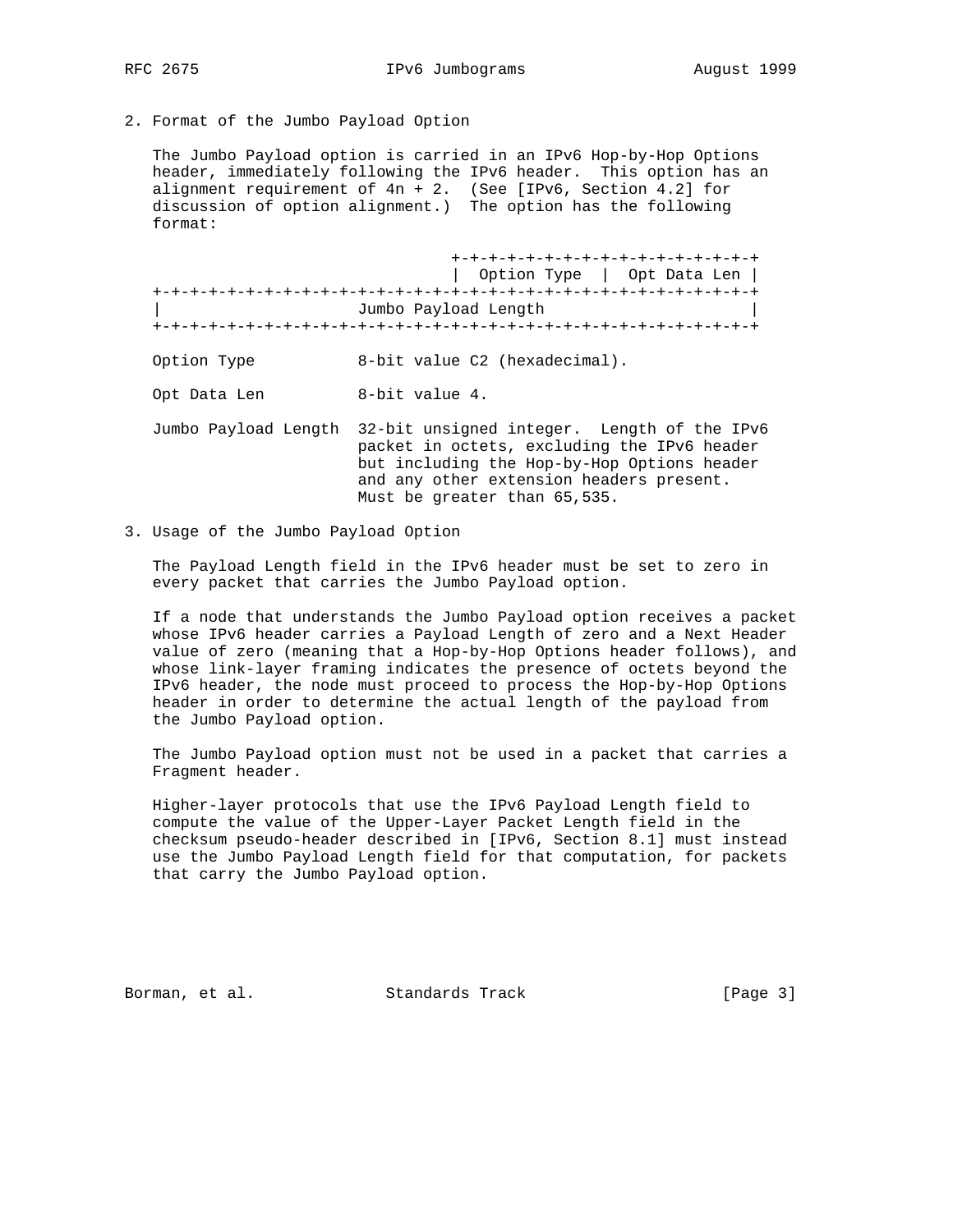Nodes that understand the Jumbo Payload option are required to detect a number of possible format errors, and if the erroneous packet was not destined to a multicast address, report the error by sending an ICMP Parameter Problem message [ICMPv6] to the packet's source. The following list of errors specifies the values to be used in the Code and Pointer fields of the Parameter Problem message:

- error: IPv6 Payload Length = 0 and IPv6 Next Header = Hop-by-Hop Options and Jumbo Payload option not present
	- Code: 0 Pointer: high-order octet of the IPv6 Payload Length
- error: IPv6 Payload Length != 0 and Jumbo Payload option present
	- Code: 0 Pointer: Option Type field of the Jumbo Payload option
- error: Jumbo Payload option present and Jumbo Payload Length < 65,536

 Code: 0 Pointer: high-order octet of the Jumbo Payload Length

 error: Jumbo Payload option present and Fragment header present

> Code: 0 Pointer: high-order octet of the Fragment header.

 A node that does not understand the Jumbo Payload option is expected to respond to erroneously-received jumbograms as follows, according to the IPv6 specification:

 error: IPv6 Payload Length = 0 and IPv6 Next Header = Hop-by-Hop Options

> Code: 0 Pointer: high-order octet of the IPv6 Payload Length

 error: IPv6 Payload Length != 0 and Jumbo Payload option present

> Code: 2 Pointer: Option Type field of the Jumbo Payload option

Borman, et al. Standards Track [Page 4]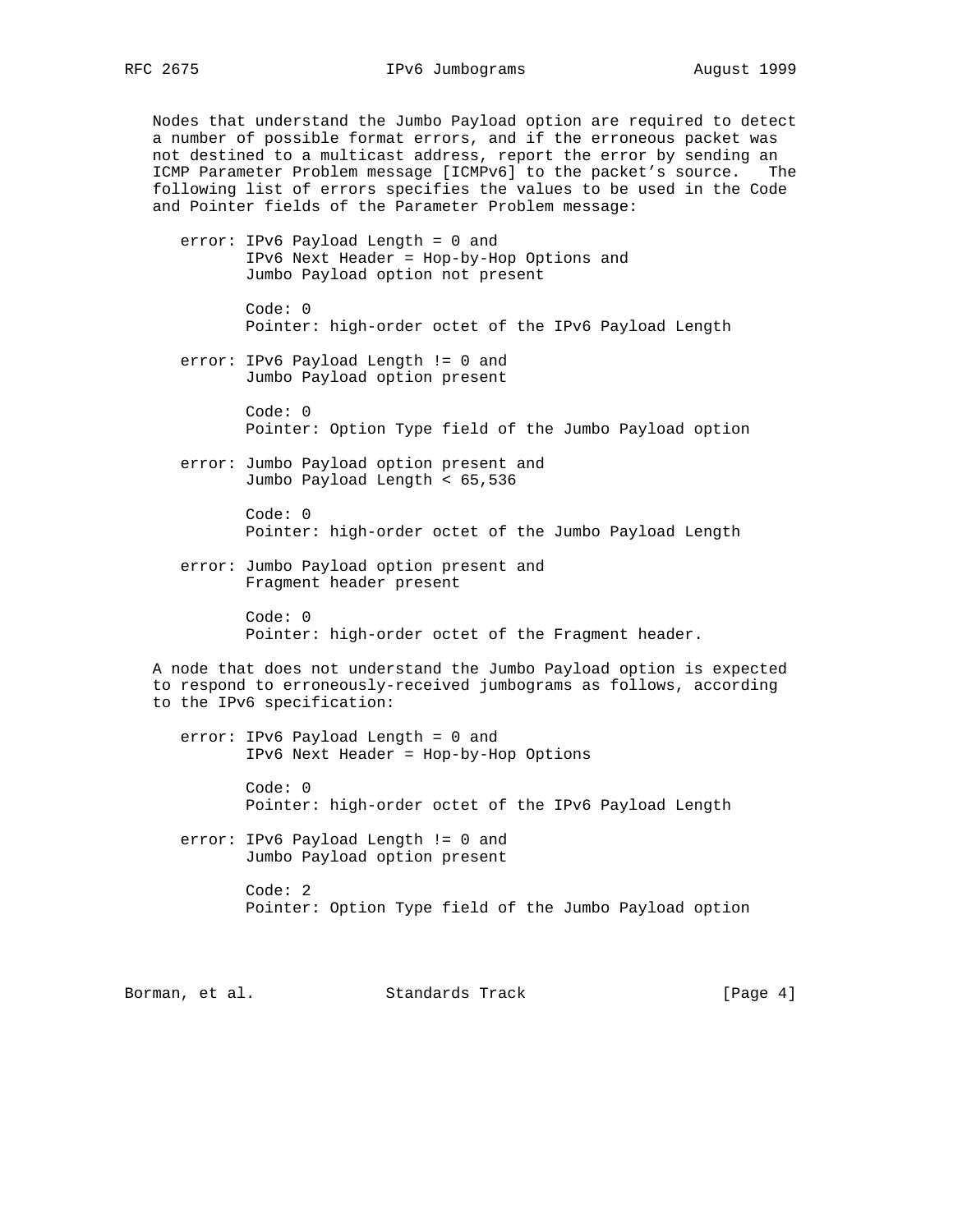### 4. UDP Jumbograms

 The 16-bit Length field of the UDP header limits the total length of a UDP packet (that is, a UDP header plus data) to no greater than 65,535 octets. This document specifies the following modification of UDP to relax that limit: UDP packets longer than 65,535 octets may be sent by setting the UDP Length field to zero, and letting the receiver derive the actual UDP packet length from the IPv6 payload length. (Note that, prior to this modification, zero was not a legal value for the UDP Length field, because the UDP packet length includes the UDP header and therefore has a minimum value of 8.)

The specific requirements for sending a UDP jumbogram are as follows:

 When sending a UDP packet, if and only if the length of the UDP header plus UDP data is greater than 65,535, set the Length field in the UDP header to zero.

 The IPv6 packet carrying such a large UDP packet will necessarily include a Jumbo Payload option in a Hop-by-Hop Options header; set the Jumbo Payload Length field of that option to be the actual length of the UDP header plus data, plus the length of all IPv6 extension headers present between the IPv6 header and the UDP header.

 For generating the UDP checksum, use the actual length of the UDP header plus data, NOT zero, in the checksum pseudo-header [IPv6, Section 8.1].

 The specific requirements for receiving a UDP jumbogram are as follows:

 When receiving a UDP packet, if and only if the Length field in the UDP header is zero, calculate the actual length of the UDP header plus data from the IPv6 Jumbo Payload Length field minus the length of all extension headers present between the IPv6 header and the UDP header.

 In the unexpected case that the UDP Length field is zero but no Jumbo Payload option is present (i.e., the IPv6 packet is not a jumbogram), use the Payload Length field in the IPv6 header, in place of the Jumbo Payload Length field, in the above calculation.

 For verifying the received UDP checksum, use the calculated length of the UDP header plus data, NOT zero, in the checksum pseudo header.

Borman, et al. Standards Track [Page 5]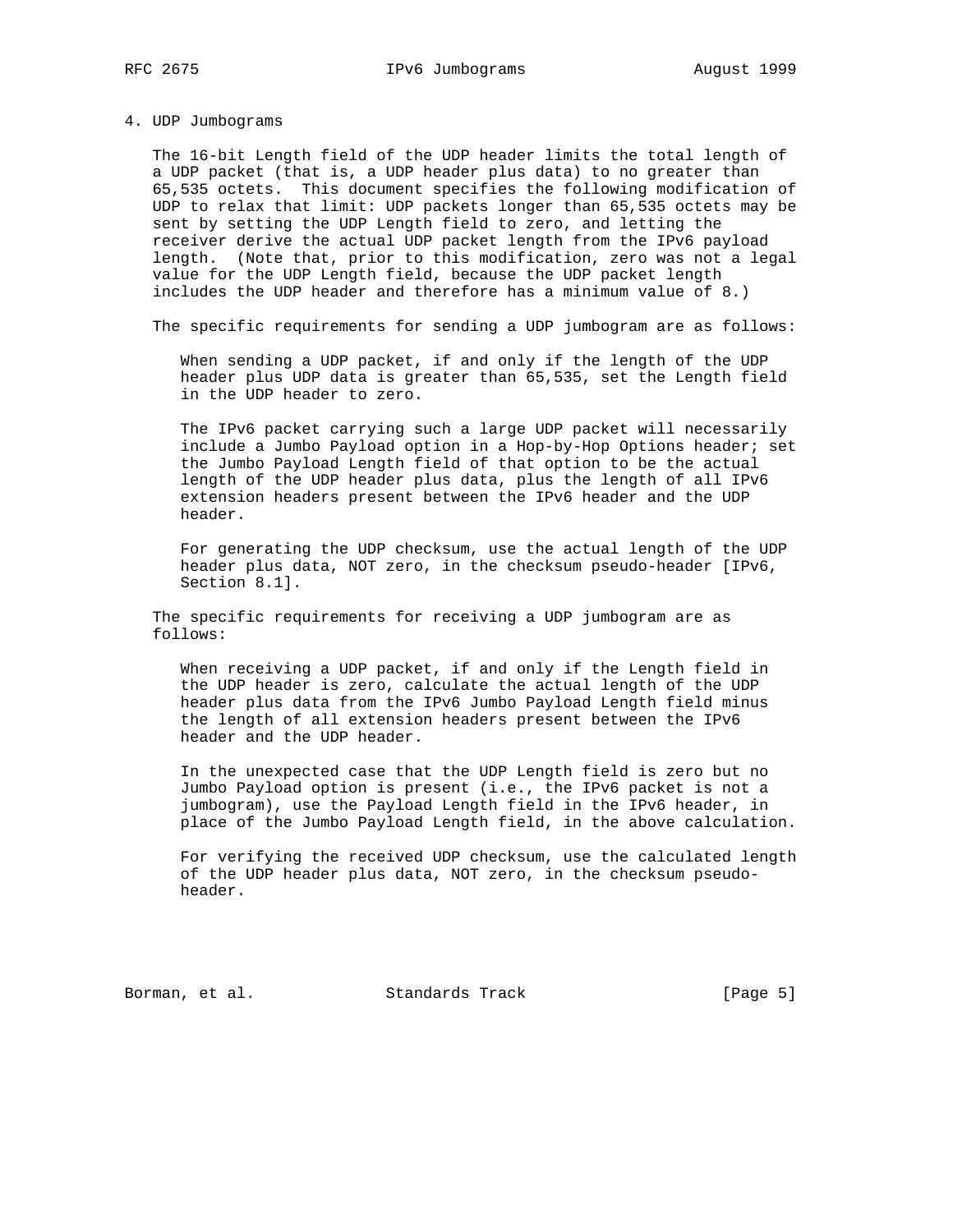### 5. TCP Jumbograms

 Because there is no length field in the TCP header, there is nothing limiting the length of an individual TCP packet. However, the MSS value that is negotiated at the beginning of the connection limits the largest TCP packet that can be sent, and the Urgent Pointer cannot reference data beyond 65,535 bytes.

### 5.1 TCP MSS

 When determining what MSS value to send, if the MTU of the directly attached interface minus 60 [IPv6, Section 8.3] is greater than or equal to 65,535, then set the MSS value to 65,535.

 When an MSS value of 65,535 is received, it is to be treated as infinity. The actual MSS is determined by subtracting 60 from the value learned by performing Path MTU Discovery [MTU-DISC] over the path to the TCP peer.

#### 5.2 TCP Urgent Pointer

 The Urgent Pointer problem could be fixed by adding a TCP Urgent Pointer Option. However, since it is unlikely that applications using jumbograms will also use Urgent Pointers, a less intrusive change similar to the MSS change will suffice.

 When a TCP packet is to be sent with an Urgent Pointer (i.e., the URG bit set), first calculate the offset from the Sequence Number to the Urgent Pointer. If the offset is less than 65,535, fill in the Urgent field and continue with the normal TCP processing. If the offset is greater than 65,535, and the offset is greater than or equal to the length of the TCP data, fill in the Urgent Pointer with 65,535 and continue with the normal TCP processing. Otherwise, the TCP packet must be split into two pieces. The first piece contains data up to, but not including the data pointed to by the Urgent Pointer, and the Urgent field is set to 65,535 to indicate that the Urgent Pointer is beyond the end of this packet. The second piece can then be sent with the Urgent field set normally.

 Note: The first piece does not have to include all of the data up to the Urgent Pointer. It can be shorter, just as long as it ends within 65,534 bytes of the Urgent Pointer, so that the offset to the Urgent Pointer in the second piece will be less than 65,535 bytes.

 For TCP input processing, when a TCP packet is received with the URG bit set and an Urgent field of 65,535, the Urgent Pointer is calculated using an offset equal to the length of the TCP data, rather than the offset in the Urgent field.

Borman, et al. Standards Track (Page 6)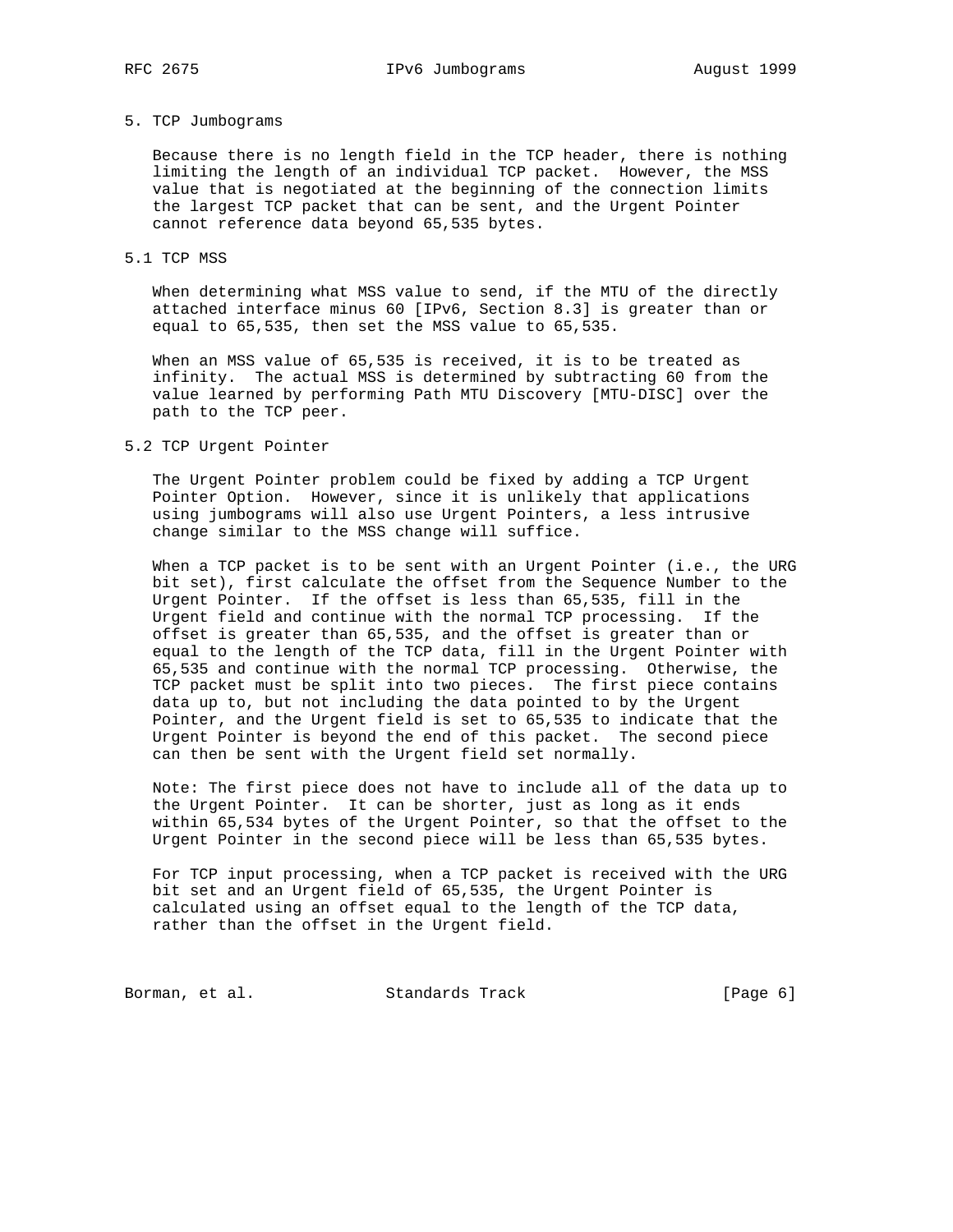- It should also be noted that though the TCP window is only 16-bits, larger windows can be used through use of the TCP Window Scale option [TCP-EXT].
- 6. Security Considerations

 The Jumbo Payload option and TCP/UDP jumbograms do not introduce any known new security concerns.

7. Authors' Addresses

 David A. Borman Berkeley Software Design, Inc. 4719 Weston Hills Drive Eagan, MN 55123 USA

 Phone: +1 612 405 8194 EMail: dab@bsdi.com

 Stephen E. Deering Cisco Systems, Inc. 170 West Tasman Drive San Jose, CA 95134-1706 USA

 Phone: +1 408 527 8213 EMail: deering@cisco.com

 Robert M. Hinden Nokia 313 Fairchild Drive Mountain View, CA 94043 USA

 Phone: +1 650 625 2004 EMail: hinden@iprg.nokia.com

Borman, et al. Standards Track [Page 7]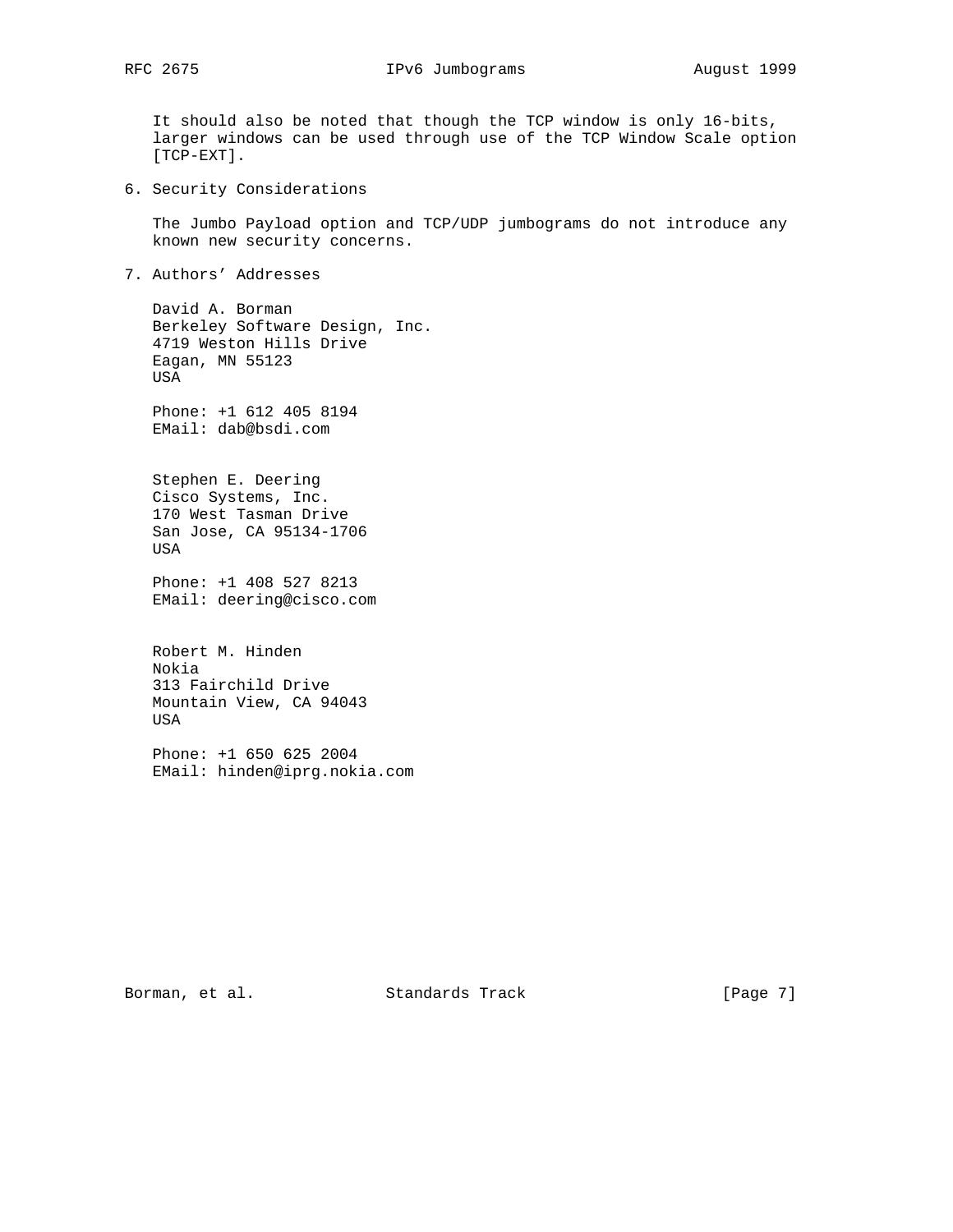# 8. References

- [ICMPv6] Conta, A. and S. Deering, "ICMP for the Internet Protocol Version 6 (IPv6)", RFC 2463, December 1998.
- [IPv6] Deering, S. and R. Hinden, "Internet Protocol Version 6 (IPv6) Specification", RFC 2460, December 1998.
- [MTU-DISC] McCann, J., Deering, S. and J. Mogul, "Path MTU Discovery for IP Version 6", RFC 1981, August 1986.
- [TCP] Postel, J., "Transmission Control Protocol", STD 7, RFC 793, September 1981.
- [TCP-EXT] Jacobson, V., Braden, R. and D. Borman, "TCP Extensions for High Performance", RFC 1323, May 1992.
- [UDP] Postel, J., "User Datagram Protocol", STD 6, RFC 768, August 1980.

Borman, et al. Standards Track [Page 8]